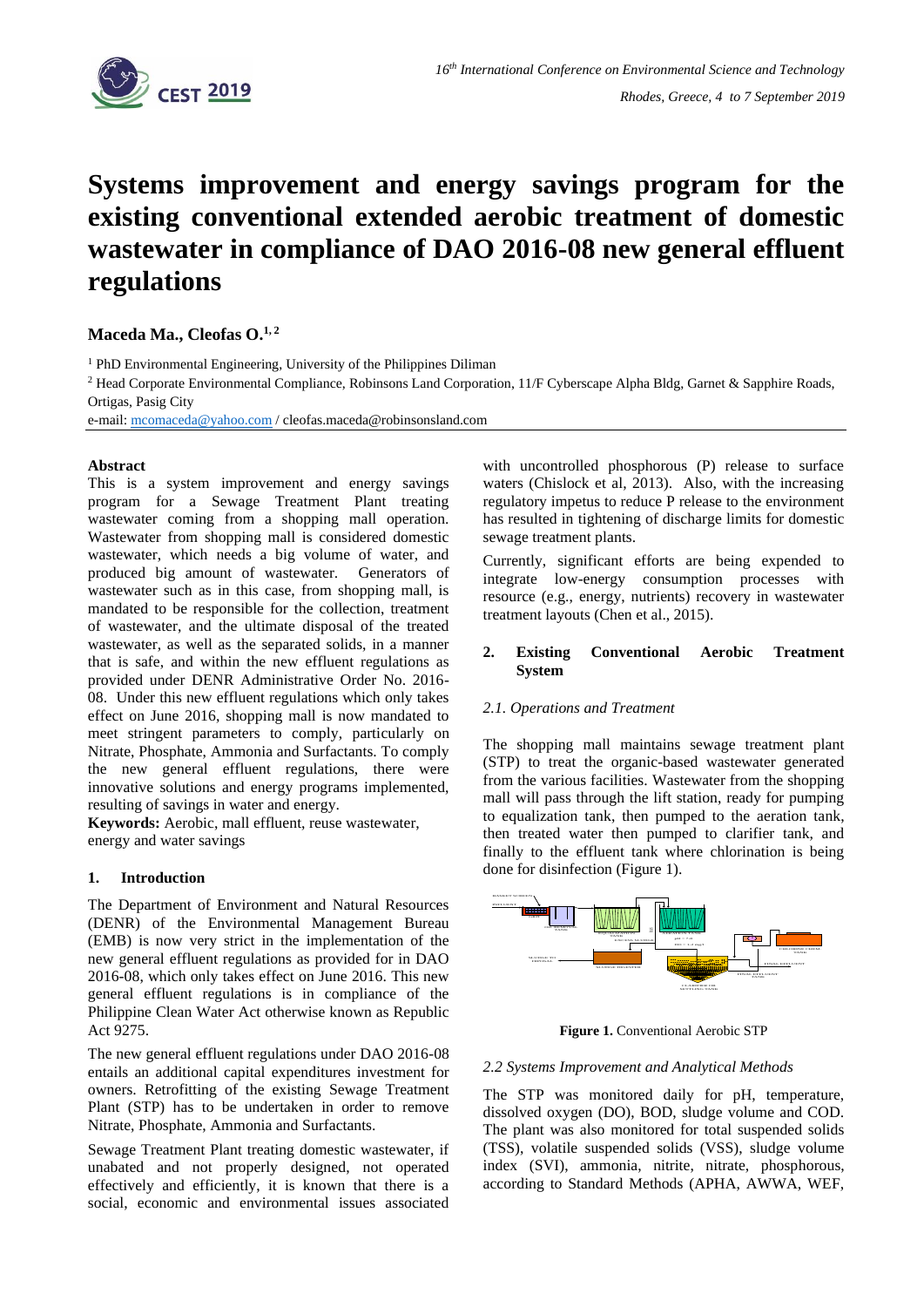2005). Volatile fatty acids (VFAs) were estimated by gaschromatographic measurements.

mg/L in the aeration tank; and, 3) to convert the existing equalization tank to anoxic tank and additional construction of mixing tank; and, 4) installation of tertiary treatment to treat

|                                                        |            | RA 9275 or Philippine Clean Water Act of 2004<br>DENR Administrative Order No. 35 series of 1990<br><b>Revised Effluent Requlations of 1990</b><br>DENR Administrative Order No. 2016-08<br><b>Water Ouality Guidelines and General Effluent</b> |  |                                                                                |                                                         |
|--------------------------------------------------------|------------|--------------------------------------------------------------------------------------------------------------------------------------------------------------------------------------------------------------------------------------------------|--|--------------------------------------------------------------------------------|---------------------------------------------------------|
| Standards of 2016<br><b>DAO 35 series 1990 for</b>     |            |                                                                                                                                                                                                                                                  |  | Reference: DAO 2016-08<br><b>General Effluent Standards</b>                    |                                                         |
| <b>Parameters Monitor for</b><br><b>Shopping Malls</b> |            |                                                                                                                                                                                                                                                  |  | <b>Domestic Wastewater (Hotels, and</b><br>other accommodation services / Real |                                                         |
|                                                        | Parameter  | <b>Standards</b>                                                                                                                                                                                                                                 |  | <b>Significant</b>                                                             | <b>Estate Activities</b> )<br><b>Effluent Standards</b> |
|                                                        | pH         | $65 - 90$                                                                                                                                                                                                                                        |  | <b>Parameters</b>                                                              | DAO2016-08 for Water<br>Case C                          |
|                                                        | <b>BOD</b> | $50 \text{ mg/L}$                                                                                                                                                                                                                                |  | <b>BOD</b>                                                                     | 50 mg/L                                                 |
|                                                        |            |                                                                                                                                                                                                                                                  |  | <b>Fecal Coliform</b>                                                          | 400 MPN/100mL                                           |
|                                                        | COD        | $100 \text{ mg/L}$                                                                                                                                                                                                                               |  | Ammonia                                                                        | $o.5$ mg/L                                              |
|                                                        | <b>TSS</b> | $70 \text{ mg/L}$                                                                                                                                                                                                                                |  | <b>Nitrate</b>                                                                 | $14$ mg/L                                               |
|                                                        |            |                                                                                                                                                                                                                                                  |  | Phosphate                                                                      | $1 \text{ mg/L}$                                        |
|                                                        | FOG        | $5$ mg/L                                                                                                                                                                                                                                         |  | <b>Oil and Grease</b>                                                          | $5$ mg/L                                                |
|                                                        |            |                                                                                                                                                                                                                                                  |  | <b>Surfactants</b>                                                             | $15 \text{ mg/L}$                                       |

**Figure 2.** Parameters Monitored in DAO 35 & DAO 2016-08

## **3. Energy Mapping and Conservation**

To optimize the system, while monitoring diligently the pH and DO, an energy savings program was implemented by turning on and off aeration. This was done by maintaining the DO reading between 1-2mg/L. Rectifications of the system were fully checked and implemented. An energy mapping was implemented, with all the equipment used in the STP were tabulated and recorded of their actual energy consumption. Figure 3 shows an actual total cost of electricity per month which shows a cost of Php 140,823.33 and total cost per year of Php 1,689,879.94.



**Figure 3.** Energy Map STP Equipment before Rectification

However, as soon as rectifications were implemented, as shown in Figure 3, the actual total cost of electricity per month was reduced to Php44,151.44; and the total actual cost per year was reduced to Php529,817.28. Figure 4 shows the summary of actual cost of electricity for all the equipment in the STP system before rectifications and actual rectifications.



**Figure 4.** Energy Map STP Equipment after Rectification

## **4. Retrofitting of STP to comply DAO 2016-08 & Installation of Tertiary Treatment**

To comply the new effluent regulations as per DAO 2016-08, the current STP has to be retrofitted to have a biological nitrogen and biological phosphorous removal. Equalization Tank was converted to Anoxic Tank to have nitrification and denitrification process. The treated effluent is then polished in the Tertiary treatment using Multimedia Filtration and Activated Carbon in pressure vessels. The treated effluent are then used for flushing toilets and landscaping purposes.

The effluent of the WWTS after tertiary treatment using activated carbon could be used for landscape watering and flushing toilet. The laboratory results of the samples collected from the tertiary treatment signify that it conforms with the USEPA standards for Class A Water Recycle. Better health protection has to be achieved not only by implementing stringent water quality, especially for water reuse, but also, by defining other appropriate practices that could provide additional barriers for pathogens on the reuse of wastewater for flushing toilet.

### **5. Conclusion**

The government is very strict in the implementation of the Philippine Clean Water Act or RA 9275, particularly on domestic wastewater such as those coming from shopping mall operation, as this always contains high concentrations of plants nutrients nitrogen and phosphorous (N  $\&$  P). These nutrients are key factors that cause eutrophication of closed water systems and excessive growth of algae.

Treated wastewater from shopping malls is a potential source of non-potable water that can be used for toilet flushing and landscape watering. To comply the new general effluent regulations, innovative solutions and energy programs were implemented, resulting of savings in water and energy.

Technology development is a continuing process in order to adopt to the changing environment. Future study is recommended not only to focus on the improvement of wastewater treatment plant operation and maintenance, but also, on the responsibility of the management for safety and protection of the environment, as part of the corporate social responsibility.

#### **References**

- A.P.H.A, 1985. Standard Methods for the Examination of Water and Wastewater. American Public Health Association, American Water Works Association and Water Pollution Control Federation, Washington, D. C, 1198 pp.
- APHA, AWWA, WEF, (2005). Standard Methods for the examination of water and wastewater, 21<sup>st</sup> edition, Washington DC, USA.

A. Greenberg, L. Clesceri, A. Eaton. Standard methods for the examination of water and wastewater, American Public Health Association, Washington (DC), 1992.